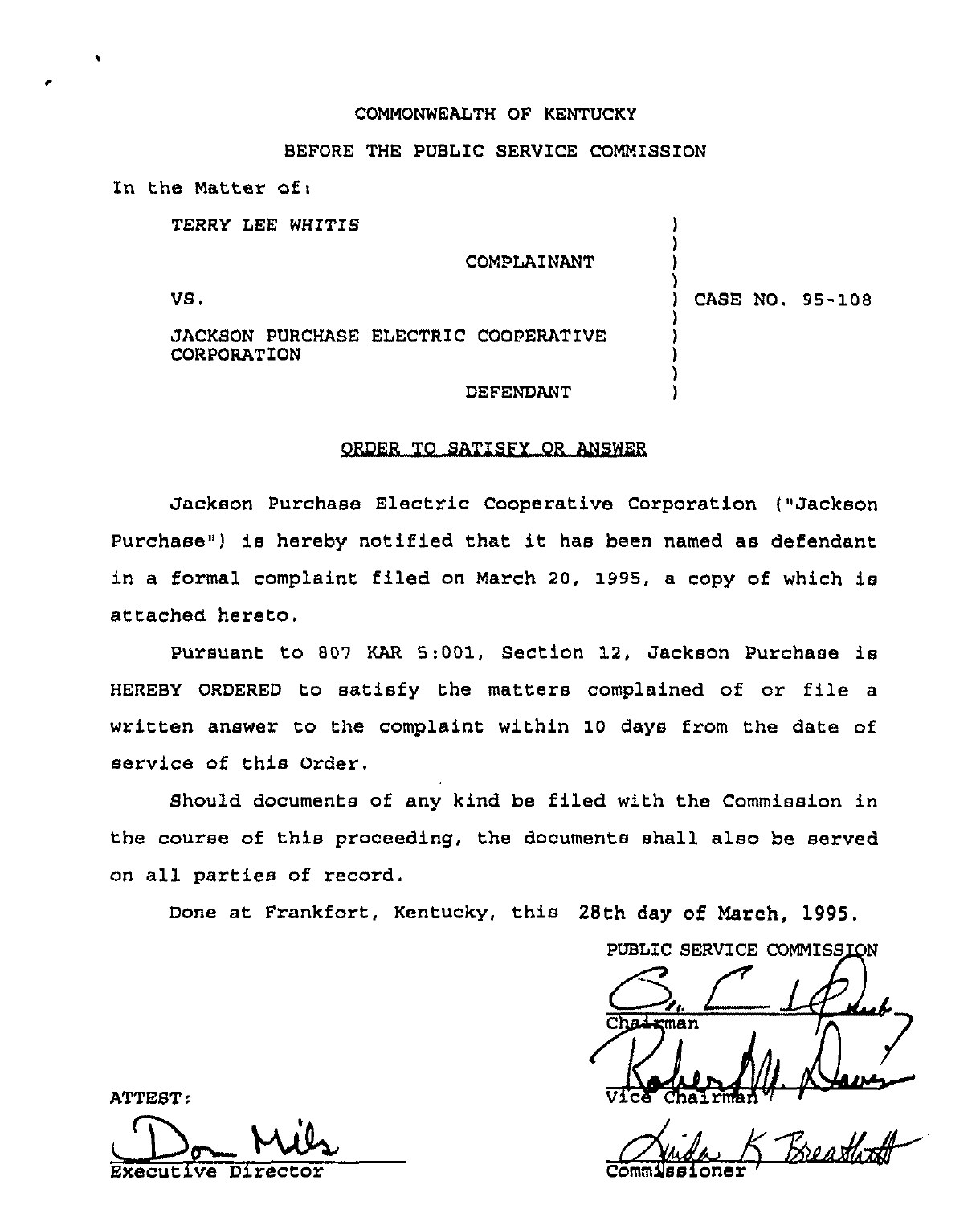# CONNONWEALTH OF KENTUCKY

 $\overline{\phantom{a}}$  , and the continuum of  $\overline{\phantom{a}}$ 

 $\mathcal{L}^{\text{max}}_{\text{max}}$ 

 $\ddot{\phantom{0}}$ 

# BEFORE THE PUBLIC SERVICE CONNISSION

| In the Matter of: |                                                           |                                                   | 95 - 108                                                 |
|-------------------|-----------------------------------------------------------|---------------------------------------------------|----------------------------------------------------------|
|                   | TERRY LEF Whitis                                          | CONPLAINANT                                       | TON BOOM STATES                                          |
| VS.               |                                                           |                                                   |                                                          |
|                   | Jackson Purchase E.M.                                     | <b>DEFENDANT</b>                                  | RECEIVED                                                 |
|                   |                                                           | <u>COMPLAINT</u>                                  | MAR 20 1995<br>PUBLIC SENVICE                            |
|                   | The complaint of                                          | ERRY LEE Whitis                                   | respectfully shows:                                      |
|                   | $ERRY, \underbrace{LEE}_{Rult} \underbrace{Uh, H}_{Rmax}$ |                                                   |                                                          |
|                   |                                                           | BOX 278 BOCCZ, Ky 42027                           |                                                          |
| (b)               |                                                           | Fickson Purchase E.C.C.                           |                                                          |
|                   |                                                           | 2900 TRUIN Cobb Pr. Paducah, Ky 42001             |                                                          |
| (0)               | <b>That:</b>                                              | (Describe here, attaching additional sheets if    |                                                          |
|                   |                                                           |                                                   |                                                          |
|                   |                                                           |                                                   | necessary, the specific act, fully and clearly, or facts |
|                   |                                                           | that are the reason and basis for the complaint.) |                                                          |
|                   |                                                           |                                                   |                                                          |
|                   |                                                           |                                                   |                                                          |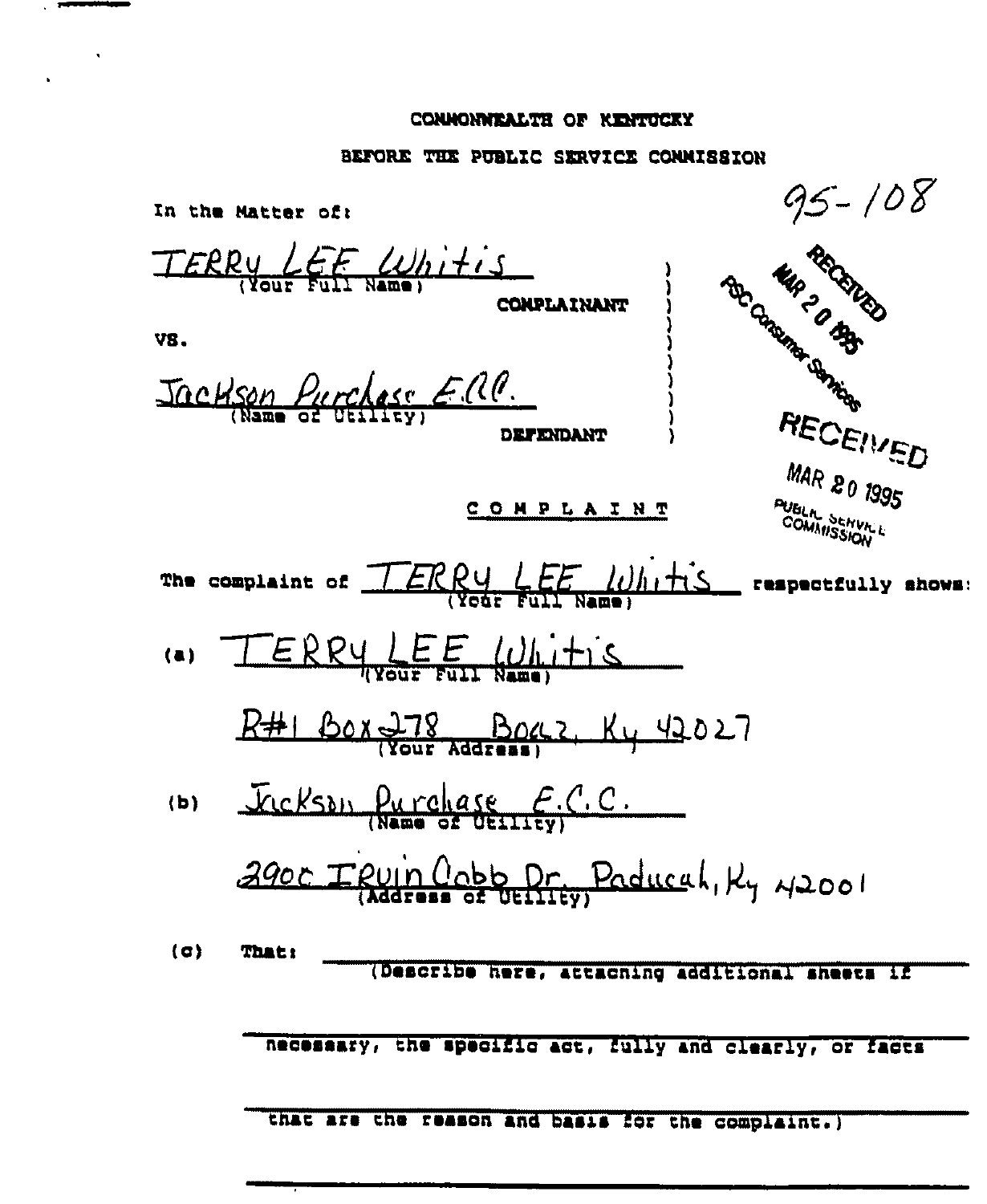

Page 2

Wherefore, complainant asks Me, com't telieve why. wid have to pay the bill and they san't produce meter to be tested when we asked for the<br>meter be tested just after we went down there for a muting, suchermore how is the communicato know efinituris surving slow Dated at  $\frac{\mathcal{B}}{\sqrt{\text{Cavity}}}$   $\frac{\partial \mathcal{A}}{\partial \text{curl}}$   $\frac{\partial \mathcal{A}}{\partial \text{curl}}$   $\frac{\partial \mathcal{A}}{\partial \text{curl}}$ of march  $-$  19 <u>IS</u>.

(Your Signature)

 $\mathbf{v}$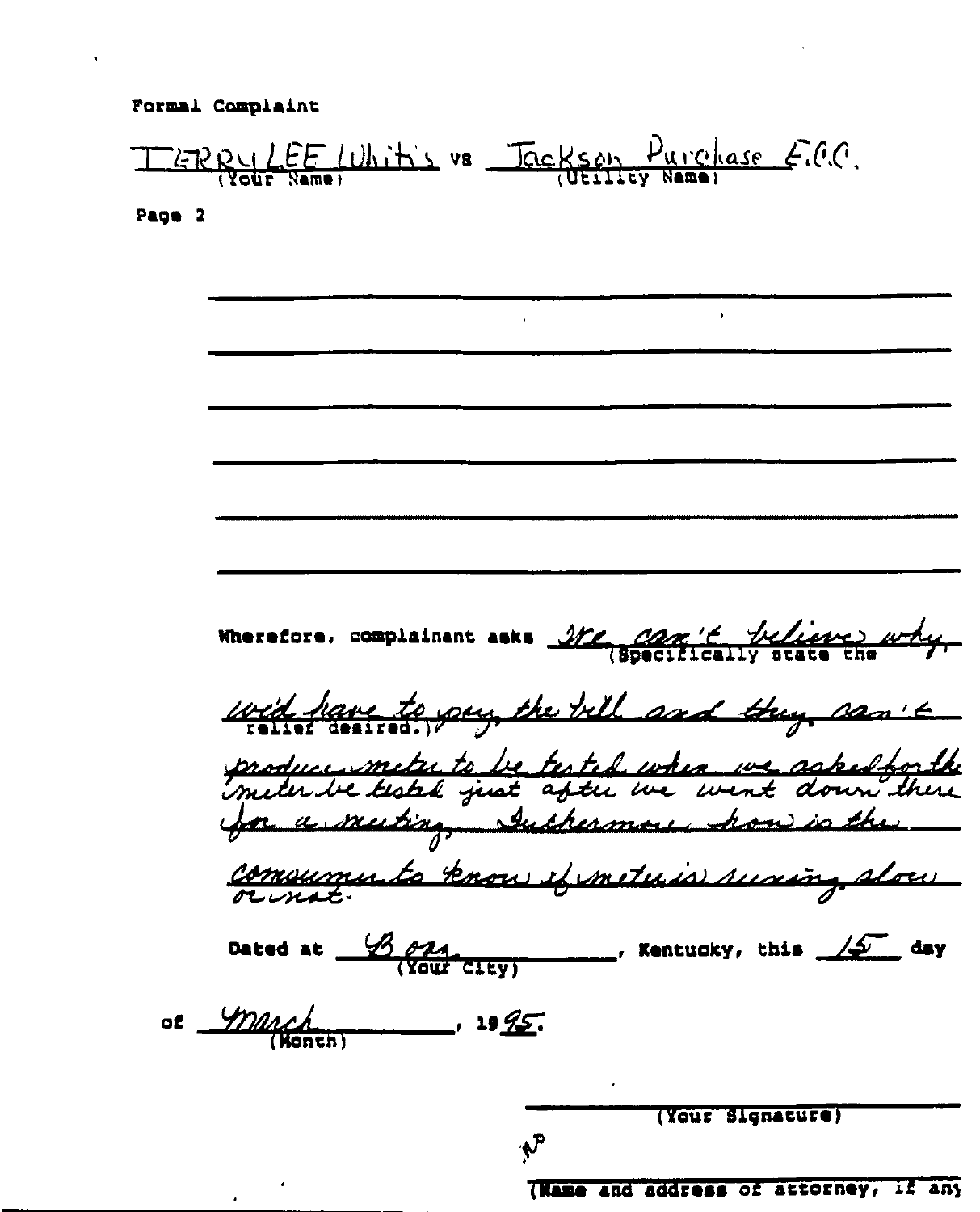<u> טבוה השפ</u> Serry "Jernific Indutes  $RH1$   $\Delta H^{-178}$ **MAR 20 1995**  $30a_3$ ,  $k_7$   $k027$   $502653598$ **COMMISSION** Gackson Purchase E.C.C. He purchase a double wide trailer at 1992. Braught this sperticular home because of emergy ufficiently. Iest year the electric bill was running higher than respected so in October of 93 ive put gas heat in. Hat was the year we had bad weather lots of snow and cold temperature, the light bill level off to 30th 1000 and continued to go. on down. Ite ful like since they loot their Case with Paducal Power and putting in gas heat which we didn't let them know, they made the decision on that. They put in a faster metre we was told. and we used around 200 kilowatte less. It here we meation that Mr. Stiles looked at his. Secretary. Thenwasked why the meter reading we was table to keep for our records that showed up as the door read 10359 there when we received the bill it read 70347, Asked why and the Secretary said must got bounced in truck which earlier M. Stiler said no way the meter they, pull could bourse around. Jook this to Jachson Purchase said they. had to do this or itheyd get fined for not <u>aheabing imiterevery so often. Said we'd</u>